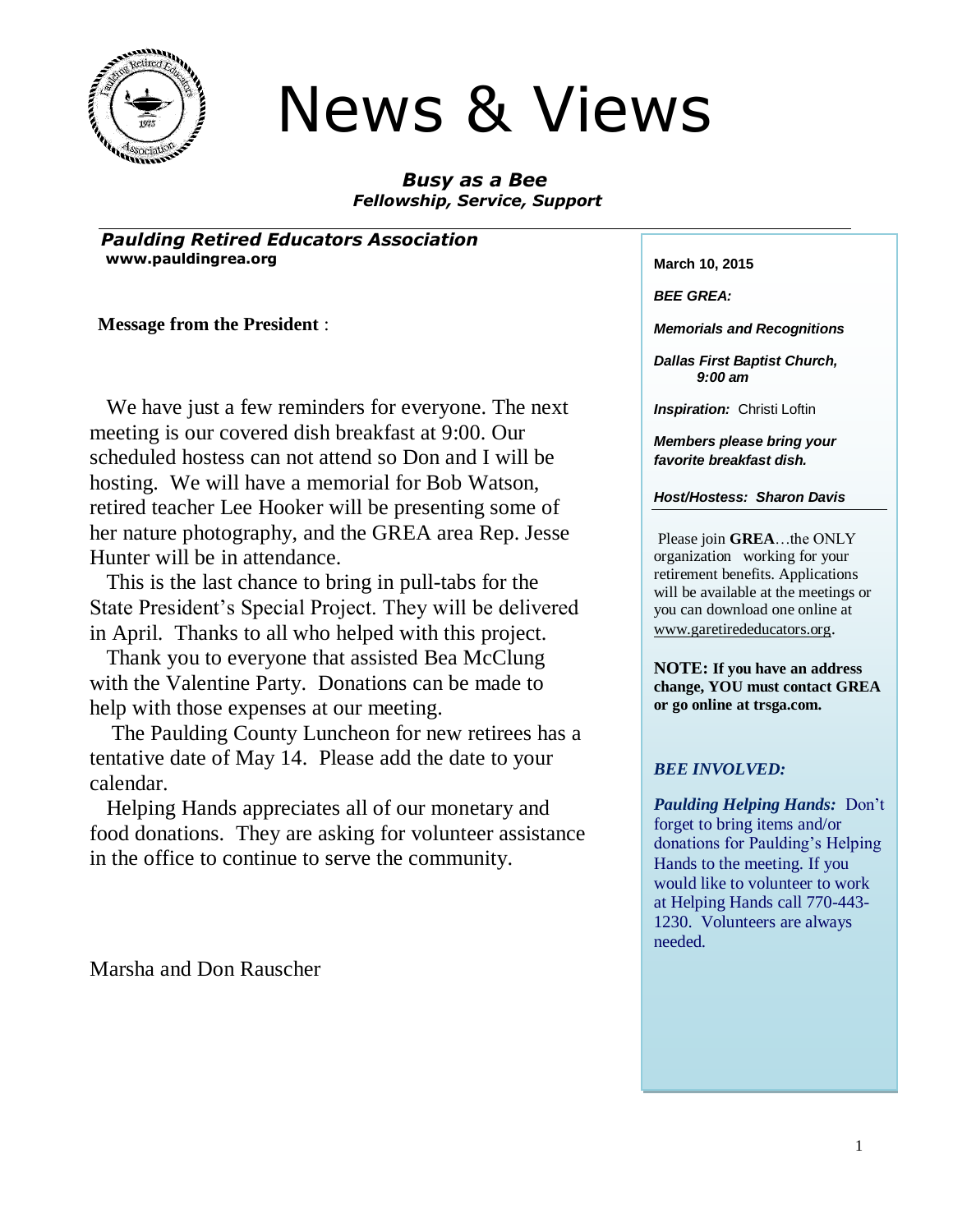#### **What's the Buzz:**



Best wishes go out to several with health concerns: Gloria Morris, Retha Tibbitts, Carolyn McTyre, Tina Rakestraw, Randy Brooks, and Russell Dickey

**Just a Reminder: Please bring photos and articles of where you have performed or worked for Community Service for the scrapbook. Betty Vollenweider reports that the scrapbook is well on its way with some "busy bees" at work!!**



**Please let us know if you have news of any of our fellow Retirees that you would like to include in our PREA newsletters. Please send any email address changes or additions also! Just email Jeaneen at [geoljcamp@att.net](mailto:geoljcamp@att.net)**

# **Buzzing Around:**

We are hoping to plan some fun "Road Trips" this year. Lots of people want to go places and would like others to drive or be with them. Let us know if you have any ideas for good trips. Cathy Amos is already working on a trip for us to the Carlos Museum at Emory University where she volunteers.

**Mark these Upcoming Events on your 2015 Calendar: March 10, 2015 PREA meeting at First Baptist Dallas 9:00 am April 2, 2015 Cluster meeting and lunch at Cedartown.**

**April 28-30 GREA Convention, Legacy Inn at Lanier Island, Buford GA.**

**May 2015 Celebrating with the 2015 Retires with the Paulding Board of Education**